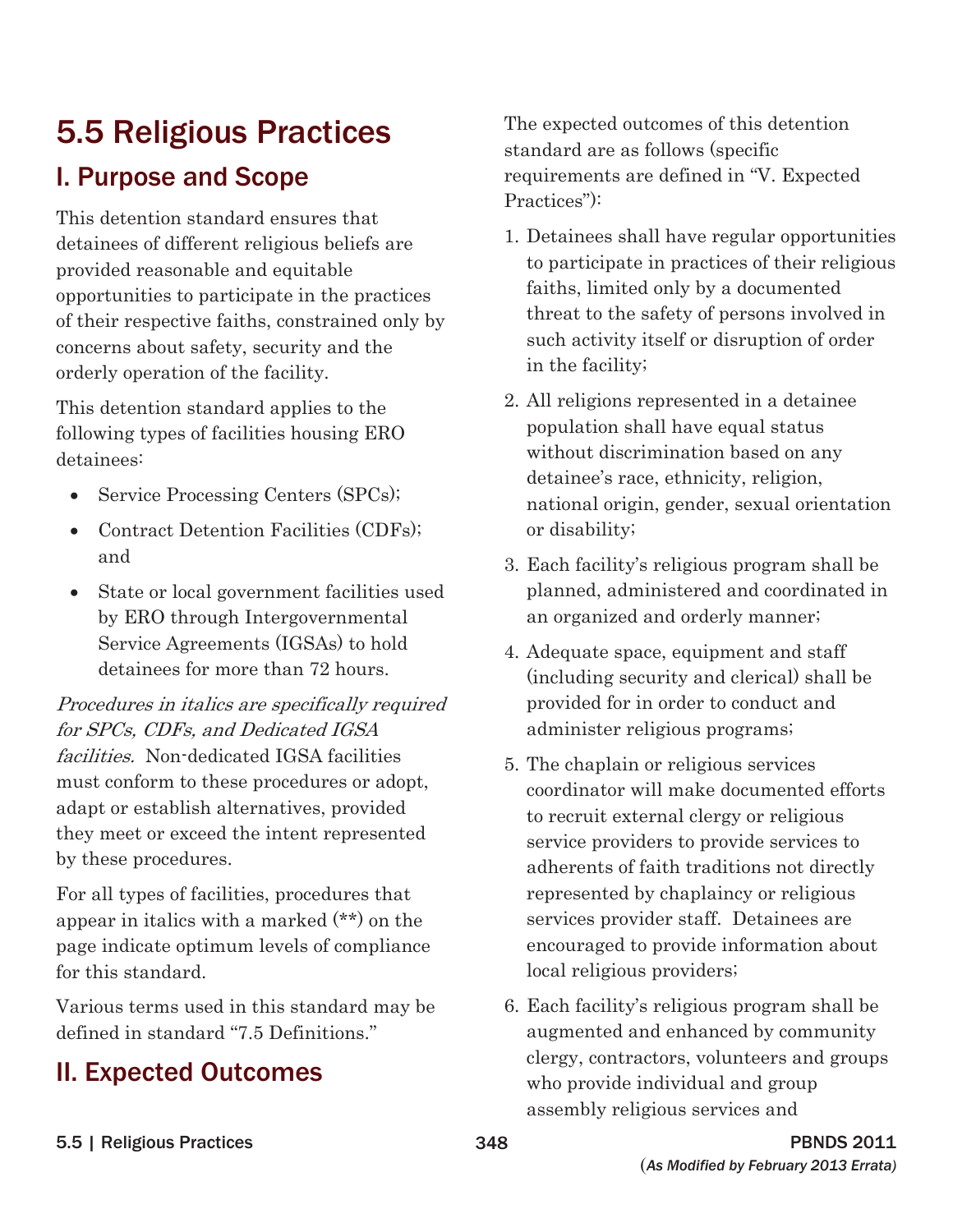counseling;

- 7. Detainees in Special Management Units (SMUs) and hospital units shall have access to religious activities and practices to the extent compatible with security and medical requirements;
- 8. Special diets shall be provided for detainees whose religious beliefs require adherence to religious dietary laws; and
- 9. Detainees shall be provided information about religious programs at the facility, including how to contact the chaplain or religious services coordinator, how to request visits or services by other religious services providers, how to request religious diets and how to access religious property and headwear as part of the facility's admission and orientation program in a language or manner the detainee can understand.

All written materials provided to detainees shall generally be translated into Spanish. Where practicable, provisions for written translation shall be made for other significant segments of the population with limited English proficiency.

Oral interpretation or assistance shall be provided to any detainee who speaks another language in which written material has not been translated or who is illiterate.

# III. Standards Affected

This detention standard replaces "Religious Practices" dated 12/2/2008.

# IV. References

American Correctional Association, Performance-based Standards for Adult Local Detention Facilities, 4th Edition: 4 ALDF-5C-17, 5C-18, 5C-19, 5C-20, 5C-21, 5C-22, 5C-23, 5C-24, 2A-66, 4A-10, 6B-02, 6B-05, 7B-03, 7F-04.

 Detention Standards 2011: ICE/ERO Performance-based National

- "4.1 Food Service"; and
- $\bullet$  "5.7 Visitation."

The Religious Freedom Restoration Act of 1993 (RFRA), 42 U.S.C. § 2000bb et seq.

Religious Land Use and Institutionalized Persons Act of 2000 (RLUIPA), 42 U.S.C. § 2000cc et seq.

# V. Expected Practices

### A. Religious Opportunities and Limitations

1. Detainees shall have opportunities to engage in practices of their religious faith consistent with safety, security and the orderly operation of the facility. Religious practices to be accommodated are not limited to practices that are compulsory, central or essential to a particular faith tradition, but cover all sincerely held religious beliefs. Attendance at all religious activities is voluntary.

Efforts shall be made to allow for religious practice in a manner that does not adversely affect detainees not participating in the practice. Detainees cannot be required to participate in or attend a religious activity in order to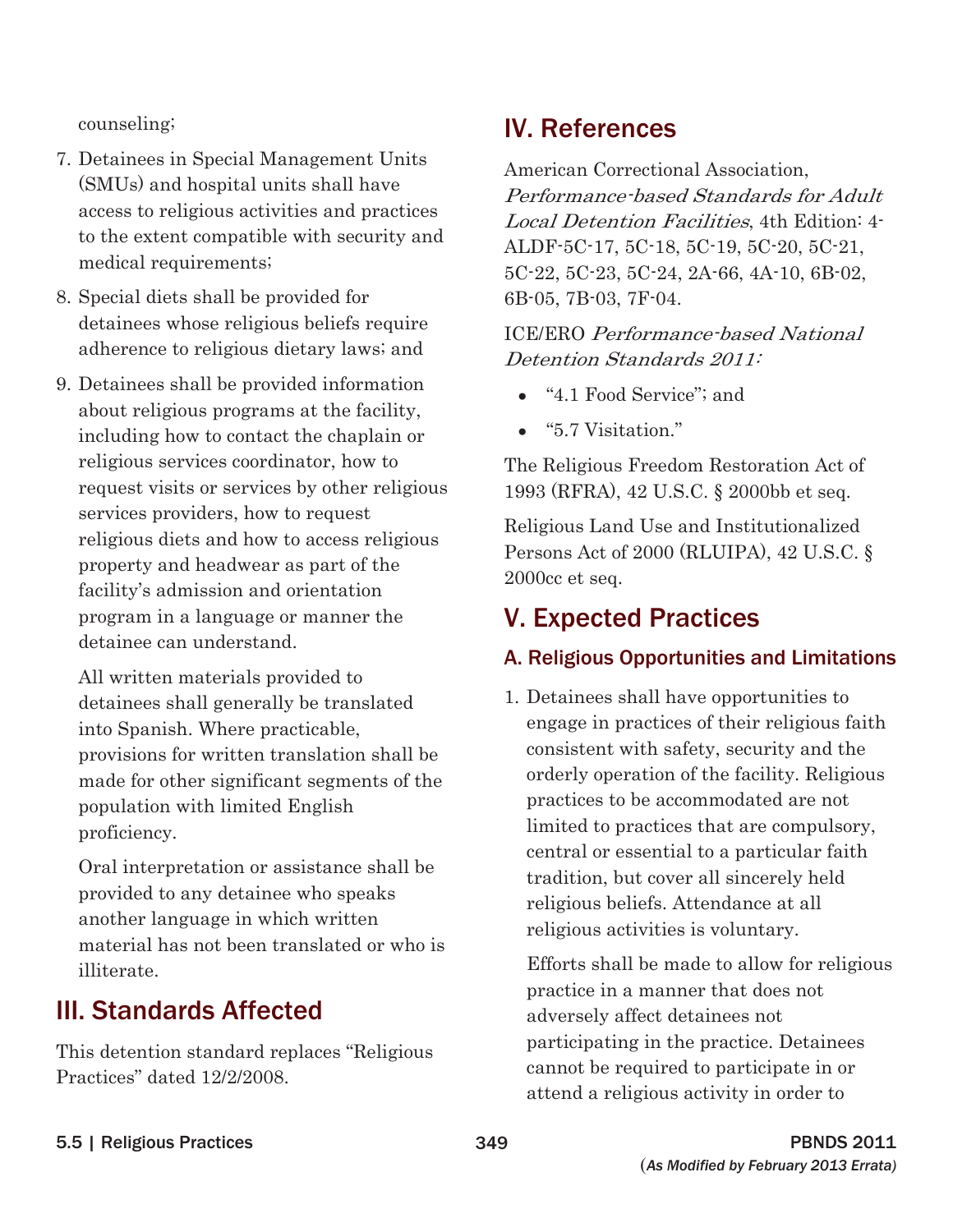receive a service of the facility or participate in other, non-religious activities. Chaplains, religious services coordinators and volunteers shall not provide unsolicited religious services or counseling to detainees.

2. Religious activities shall be open to the entire detainee population, without discrimination based on a detainee's race, ethnicity, religion, national origin, gender, sexual orientation or disability.

Accommodations shall be provided to detainees who have limited English Proficiency, or who are deaf or hard of hearing, to ensure their access to services should they wish to participate.

- 3. When necessary for the security or the orderly operation of the facility, the facility administrator may discontinue a religious activity or practice or limit participation to a reasonable number of detainees or to members of a particular religious group after consulting with the chaplain or religious services coordinator. Facility records shall reflect the limitation or discontinuance of a religious practice, as well as the reason for such limitation or discontinuance.
- 4. Ordinarily, when the nature of the activity or practice (e.g., fasts, ceremonial meals, headwear requirements, work proscriptions) indicates a need for such a limitation, only those detainees whose files reflect the pertinent religious preference shall be included.
- 5. When a detainee submits a request concerning the reason for denial of access

to religious activities, facilities or meals, a copy of the request and response to the request shall be placed in the detention file.

#### B. Religious Preferences

Each detainee shall designate any religious preference, or none, during in processing. Staff, contractors and volunteers may not disparage the religious beliefs of a detainee, nor coerce or harass a detainee to change religious affiliation.

A detainee may request to change his/her religious preference designation at any time by notifying the chaplain, religious services coordinator or other designated individual in writing, and the change shall be effected in a timely fashion.

In the interest of maintaining the security and orderly running of the facility and to prevent abuse or disrespect by detainees of religious practice or observance, the chaplain or religious services coordinator shall monitor patterns of changes in declarations of religious preference.

In determining whether to allow a detainee to participate in specific religious activities, staff may refer to the initial religious preference information and any subsequent changes in the detainee's religious designation. Detainees whose files show "No Preference" may be restricted from participation in those activities deemed appropriate for members only.

#### C. Chaplains or Other Religious Services **Coordinators**

The facility administrator shall designate a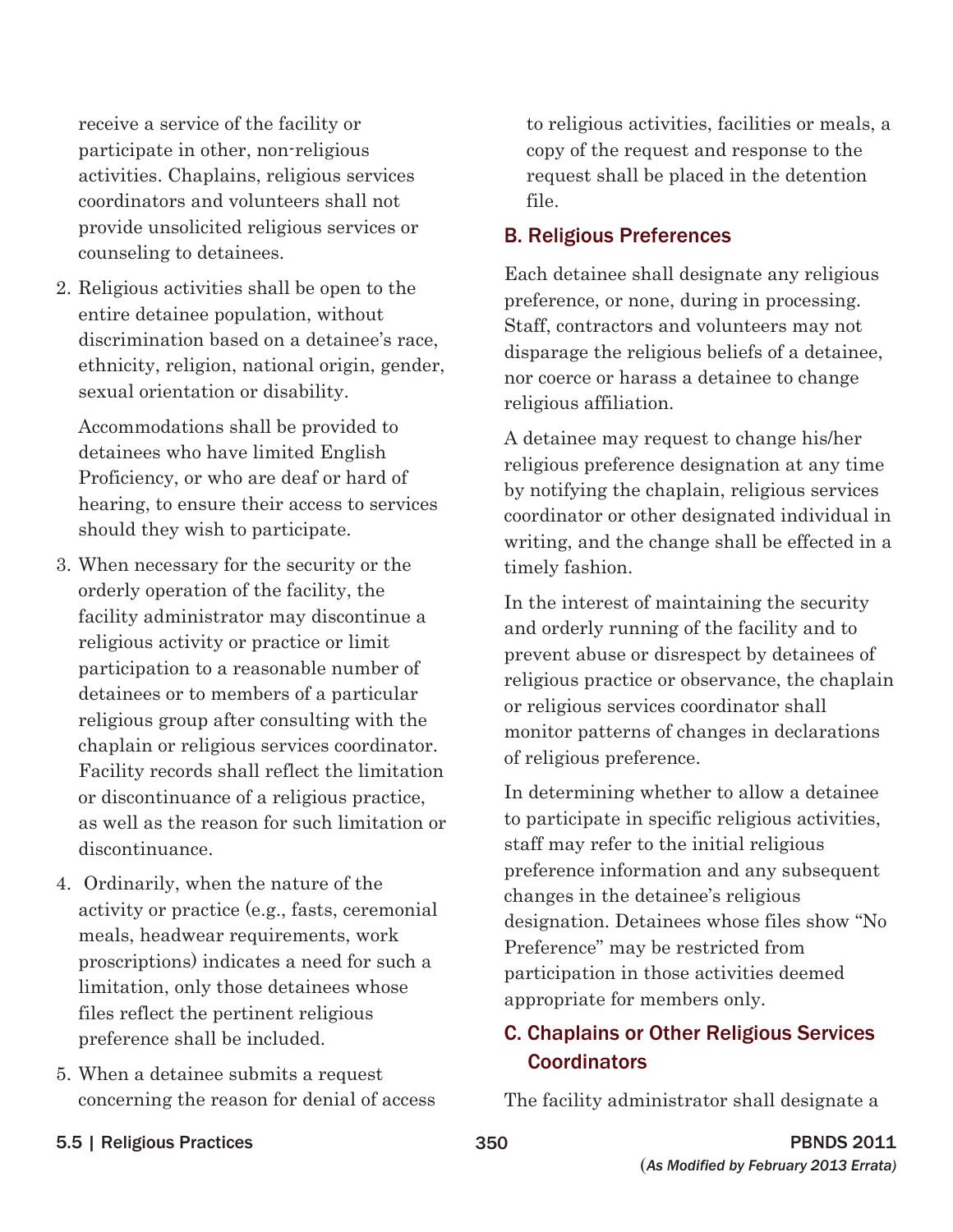staff member, contractor or volunteer to manage and coordinate religious activities for detainees. Ordinarily, that person shall be the facility chaplain, who shall, in cooperation with the facility administrator and staff, plan, direct and supervise all aspects of the religious program, including approval and training of both lay and clergy volunteers from faiths represented in the detainee population. The facility administrator shall provide non-detainee clerical staff support for confidential materials.

The chaplain or other religious services coordinator, regardless of his/her specific religious affiliation, shall have basic knowledge of different religions and shall ensure equal status and protection for all religions.

The chaplain or other religious services coordinator shall have physical access to all areas of the facility to serve detainees.

A chaplain shall have a minimum qualification of clinical pastoral education or specialized training, and endorsement by the appropriate religious-certifying body. In lieu of these, the facility administrator may accept adequate documentation of recognized religious or ministerial position in the faith community.

The chaplain shall be available to provide pastoral care and counseling to detainees who request it, both through group programs and individual services. Detainees who belong to a religious faith different from that of the chaplain or religious services provider staff may, if they prefer, have access to

pastoral care and counseling from external clergy and religious service providers. The chaplain may, for the purpose of informed decision-making, ask a detainee to explain special or unfamiliar requests.

If the facility has a religious services coordinator rather than a chaplain, the coordinator shall have the necessary training to connect detainees with a broad range of religious services and be prepared to arrange religious services for multiple faith traditions and connect incoming detainees with resources and services specific to the detainee's particular faith.

The term "individual services" includes counseling services provided to individual detainees or members of their families in personal crisis and family emergency situations.

#### D. Schedules and Facilities

All facilities shall designate adequate space for religious activities.

This designated space must be sufficient to accommodate the needs of all religious groups in the detainee population fairly and equitably and the general area shall include office space for the chaplain, storage space for items used in religious programs, and proximity to lavatory facilities for staff and volunteers.

Religious service areas shall be maintained in a neutral fashion suitable for use by various faith groups.

The chaplain or religious services coordinator shall schedule and direct the facility's religious activities, and current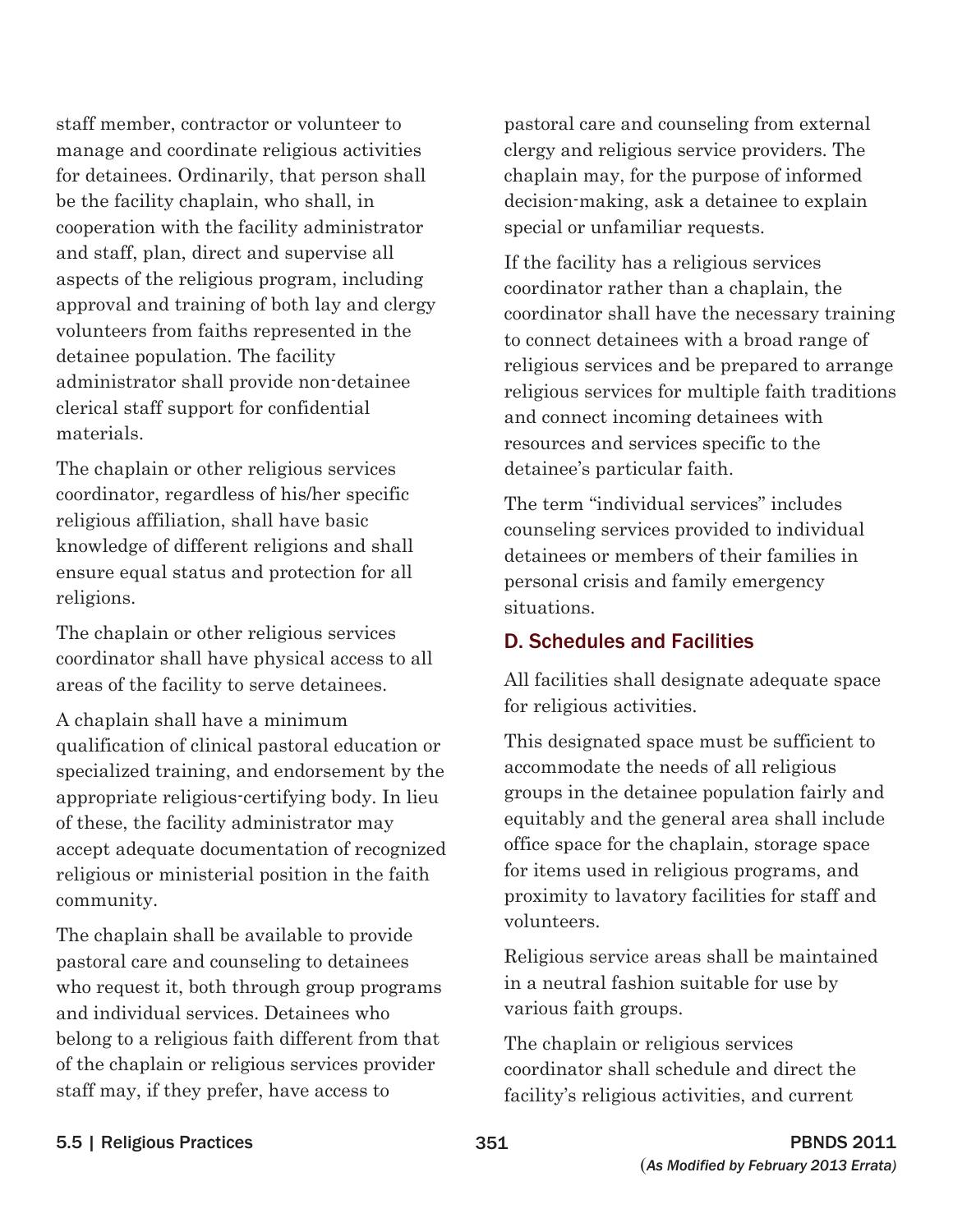program schedules shall be posted on all unit and detainee bulletin boards in languages understood by a majority of detainees.

When scheduling approved religious activities, chaplains or religious services coordinator must consider both the availability of staff supervision and the need to allot time and space equitably among different groups. The chaplain or religious services coordinator shall not ordinarily schedule religious services to conflict with meal times.

If outdoor recreation is available at the facility, detainees shall have opportunities for outside worship, prayer and meditation, which shall be provided in a manner that does not conflict with meal times.

#### E. Contractors and Volunteers

All facilities shall have procedures so that clergy, contractors, volunteers and community groups may provide individual and group assembly religious services and counseling that augment and enhance the religious program. When recruiting citizen volunteers, the chaplain or religious services coordinator and other staff shall be cognizant of the need for representation from all cultural and socioeconomic parts of the community. Each facility shall provide security, including staff escorts, to allow such individuals and groups facility access for sanctioned religious activities.

The chaplain or religious services coordinator may contract with representatives of faith groups in the community to provide specific religious services that he/she cannot personally

deliver, and may secure the assistance and services of volunteers.

"Representatives of faith groups" includes both clergy and spiritual advisors. All contractual representatives of detainee faith groups shall be afforded the same status and treatment to assist detainees in observing their religious beliefs, unless the security and orderly operation of the facility warrant otherwise.

Standard "5.7 Visitation" details requirements that must be met for a volunteer to be approved to visit with and/or provide religious activities for detainees, including advance notice, identification, a background check, an orientation to the facility and a written agreement to comply with applicable rules and procedures. Visits from religious personnel shall not count against a detainee's visitor quota. Provided they meet established security requirements for entrance into the facility, religious services providers' interpreters shall be allowed to accompany the religious services provider within the facility.

The facility administrator or designee (ordinarily the chaplain) may require a recognized representative of a faith group to verify the religious credentials of contractors or volunteers prior to approving their entry into the facility.

Detainees who are members of faiths not represented by clergy may conduct their own services, provided these do not interfere with facility operations.

#### F. Pastoral Visits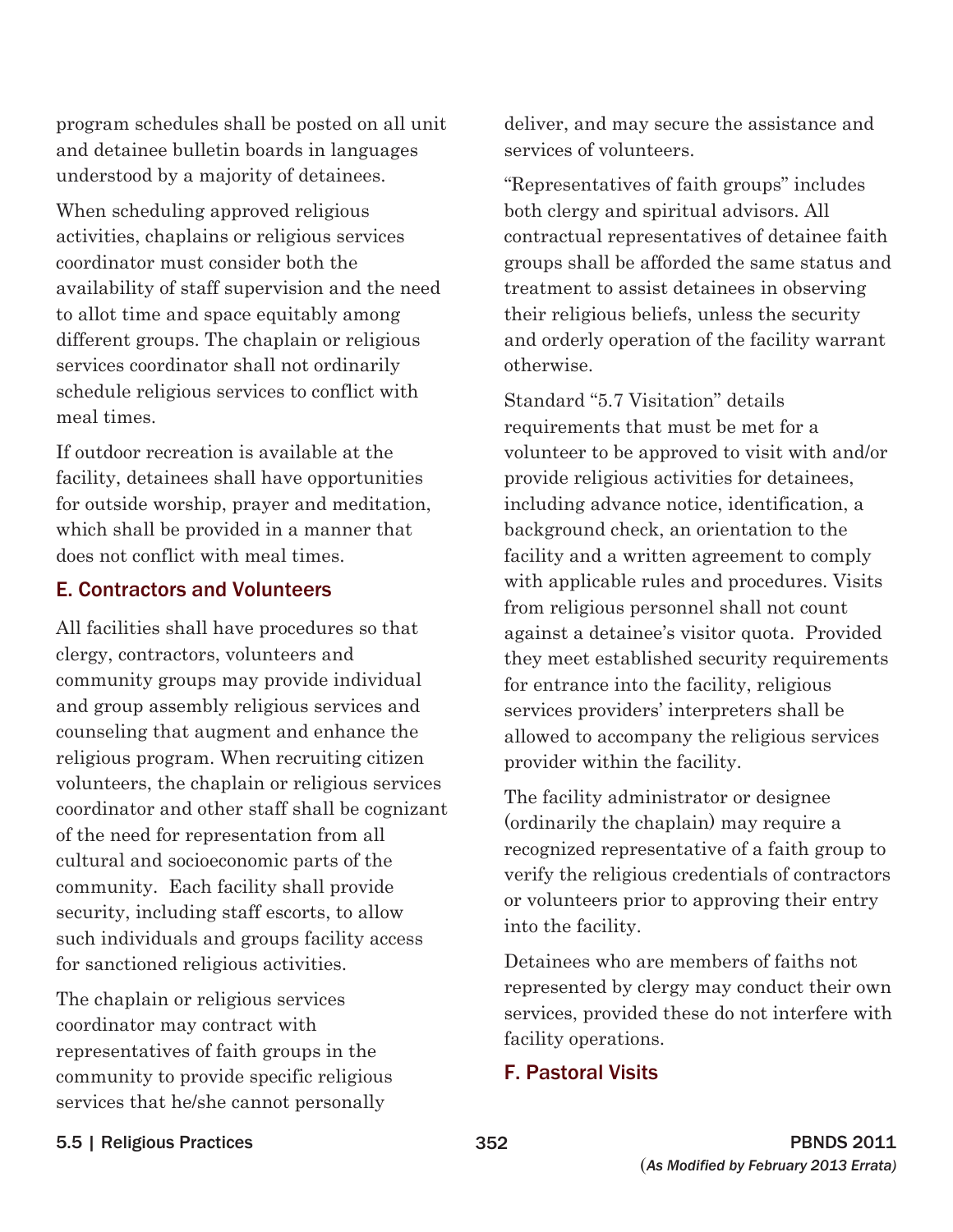If requested by a detainee, the chaplain or operation of the facility. religious services coordinator or designee<br>
shall facilitate arrangements for pastoral<br>
visits by a clergyperson or representative of<br>
escorted in an SMU. the detainee's faith.

The chaplain or religious services<br>
coordinator may request documentation of **Religious Components** the person's religious credentials, as well as If a detainee requests the introduction of a a criminal background check. he new or unfamiliar religious practice, the

Pastoral visits shall ordinarily take place in<br>a private visiting room during regular may ask the detainee to provide additional<br>visiting hours. Accommodation may be made<br>in the legal visitation area when available.<br>includ

Detainees in an SMU (e.g., administrative, meeting time and space, religious items and disciplinary or protective custody) or hospital attire) to the chaplain or religious services unit shall be permitted to participate in coordinator. The chaplain or religious religious practices, consistent with the services coordinator may ask the detainee to safety, security and orderly operation of the provide additional information to use in facility. deciding whether to include the practice.

Detainees in an SMU or hospital unit shall correction.<br>  $\frac{1}{2}$  Ordinarily, the process shall require up to 30 business days for completion. religious services provider staff. The The chaplain or religious services chaplain or other religious services provider coordinator shall research the request and staff shall provide pastoral care in SMUs and make recommendations to the facility hospital units weekly at minimum. administrator, who shall add his/her own

# H. Introduction of New or Unfamiliar

**G. Detainees in Special Management** Detainees may make a request for the<br>(SMU) and Hospital Units introduction of a new component to the Religious Services program (e.g., schedule,

Detainees of any faith tradition may<br>
ordinarily have access to official<br>
representatives of their faith groups while<br>
housed in SMUs or hospital units, by<br>
requesting such visits through the chaplain<br>
requesting such visi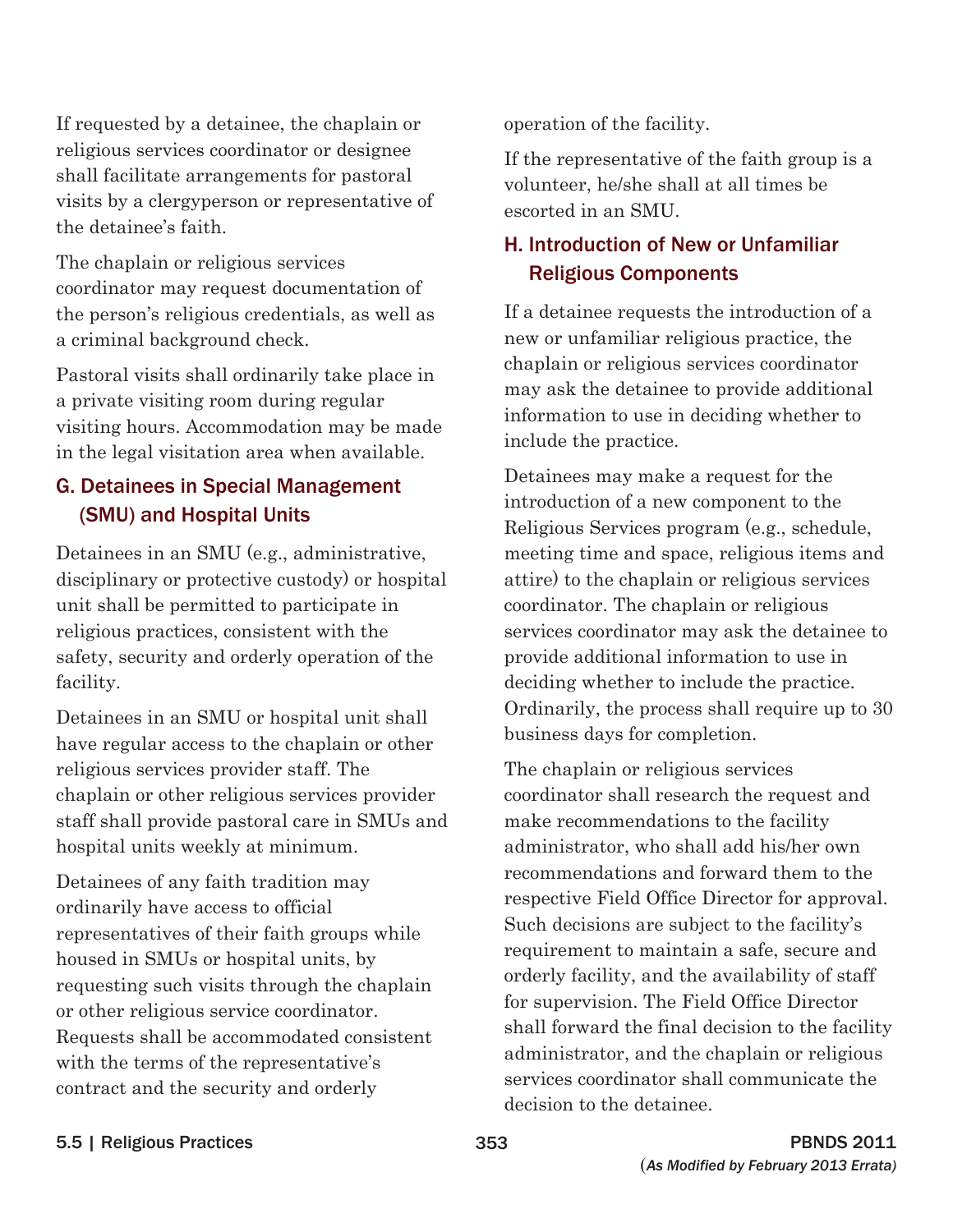#### I. Religious Holy Days

Each facility shall have in place written policy and procedures to facilitate detainee observance of important holy days, consistent with the safety, security and orderly operation of the facility, and the chaplain or religious services coordinator shall work with detainees to accommodate proper observances.

The facility administrator shall facilitate the observance of important religious holy days that involve special fasts, dietary regulations, worship or work proscription. When the facility administrator, chaplain or religious services provider is unfamiliar with the requested observance, the facility administrator may direct the chaplain or religious services coordinator to consult with community representatives of the detainee's faith group and other appropriate sources.

#### J. Religious Property and Personal Care

Each facility administrator shall allow detainees to have access to personal religious property, consistent with the safety, security and orderly operation of the facility. If necessary, the religious significance of such items shall be verified by the chaplain prior to facility administrator approval. The facility administrator may also direct the chaplain or religious services coordinator to obtain information and advice from representatives of the detainee's faith group or other appropriate sources, about the religious significance of the items.

Detainee religious property includes, but is not limited to, holy books, rosaries and prayer beads, oils, prayer rugs, prayer rocks, phylacteries, medicine pouches and religious medallions. Such items are part of a detainee's personal property and are subject to normal considerations of safety, security and orderly operation of the facility.

As is consistent with the safety, security and orderly operation of the facility, the facility administrator shall ordinarily allow a detainee to wear or use personal religious items during religious services, ceremonies and meetings in the chapel, and may, upon request of a detainee, allow a detainee to wear or use certain religious items throughout the facility.

Items of religious wearing apparel include, but are not limited to:

- 1. prayer shawls and robes;
- 2. kurda or ribbon shirts;
- 3. medals and pendants;
- 4. beads; and
- 5. various types of headwear.

"Appendix 5.5.A: Religious Headwear, Garments and Other Religious Property" provides examples of acceptable religious headwear, garments and other religious property. There may be circumstances in which it is not advisable to permit the use of these items in a facility. Nothing in these guidelines is intended to prevent facilities from making individualized decisions based on the need to maintain good order and the safety of detainees and staff. Any denial and the reason for it shall be documented and placed in the alien's detention file.

Religious headwear, notably kufis,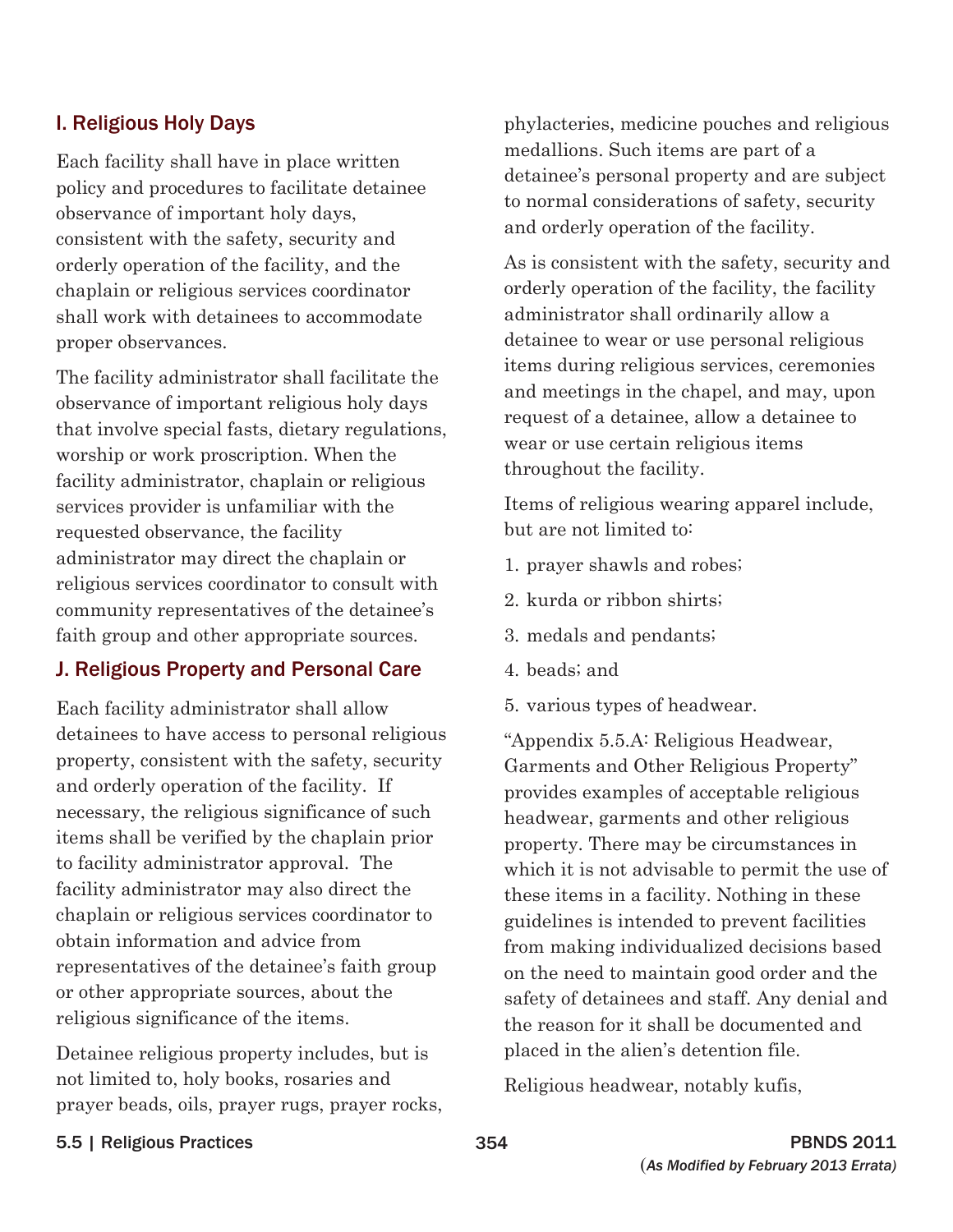yarmulkes, turbans, crowns and headbands, as well as scarves and head wraps for Orthodox Christian, Muslim and Jewish women are permitted in all areas of the facility, subject to the normal considerations of the safety, security and orderly operation of the facility, including inspection by staff. Religious headwear and other religious property shall be handled with respect at all times, including during the in-take process.

Consistent with safety, security and the orderly operation of the facility, the facility shall not cut or shave religiously significant hair.

A detainee who wishes to have religious books, magazines or periodicals must comply with the facility's general rules for ordering, purchasing, retaining and accumulating personal property. Religious literature is permitted in accordance with the procedures governing incoming publications. Distribution to detainees of religious literature purchased by or donated to ICE/ERO is contingent upon approval from the chaplain or religious services coordinator.

#### K. Dietary Requirements

When a detainee's religion requires special food services, daily or during certain holy days or periods that involve fasting, restricted diets, etc., staff shall make all reasonable efforts to accommodate those requirements (e.g., by modifying the detainee's menus to exclude certain foods or food combinations or providing the detainee's meals at unusual hours).

A detainee who wants to participate in the

religious diet ("common fare") program may initiate the "Authorization for Common Fare Participation" form that is attached to standard "4.1 Food Service." That standard also details the circumstances under which a detainee may be removed from a special religious diet because he/she has failed to observe those dietary restrictions.

"Common fare" refers to a no-flesh protein option provided whenever an entrée containing flesh is offered as part of a meal. Likewise, a "common fare" meal offers vegetables, starches and other foods that are not seasoned with flesh. The diet is designed as the foundation from which modifications can be made to accommodate the religious diets of various faiths. Modifications to the standard common fare menu may be made to meet the requirements of various faith groups (e.g. for the inclusion of kosher and/or halal flesh-food options).

When there is any question about whether a requested diet is nutritious or may pose a threat to health, the chaplain or religious services coordinator shall consult with the medical department.

#### L. Religious Fasts

The chaplain or religious services coordinator shall develop the religious fast schedule for the calendar year and shall provide it to the facility administrator or designee. There are generally two different types of fasts: a public fast and a private or personal fast.

When detainees observe a public fast that is mandated by law or custom for all the faith adherents (e.g., Ramadan, Lent, Yom Kippur), the facility shall provide a meal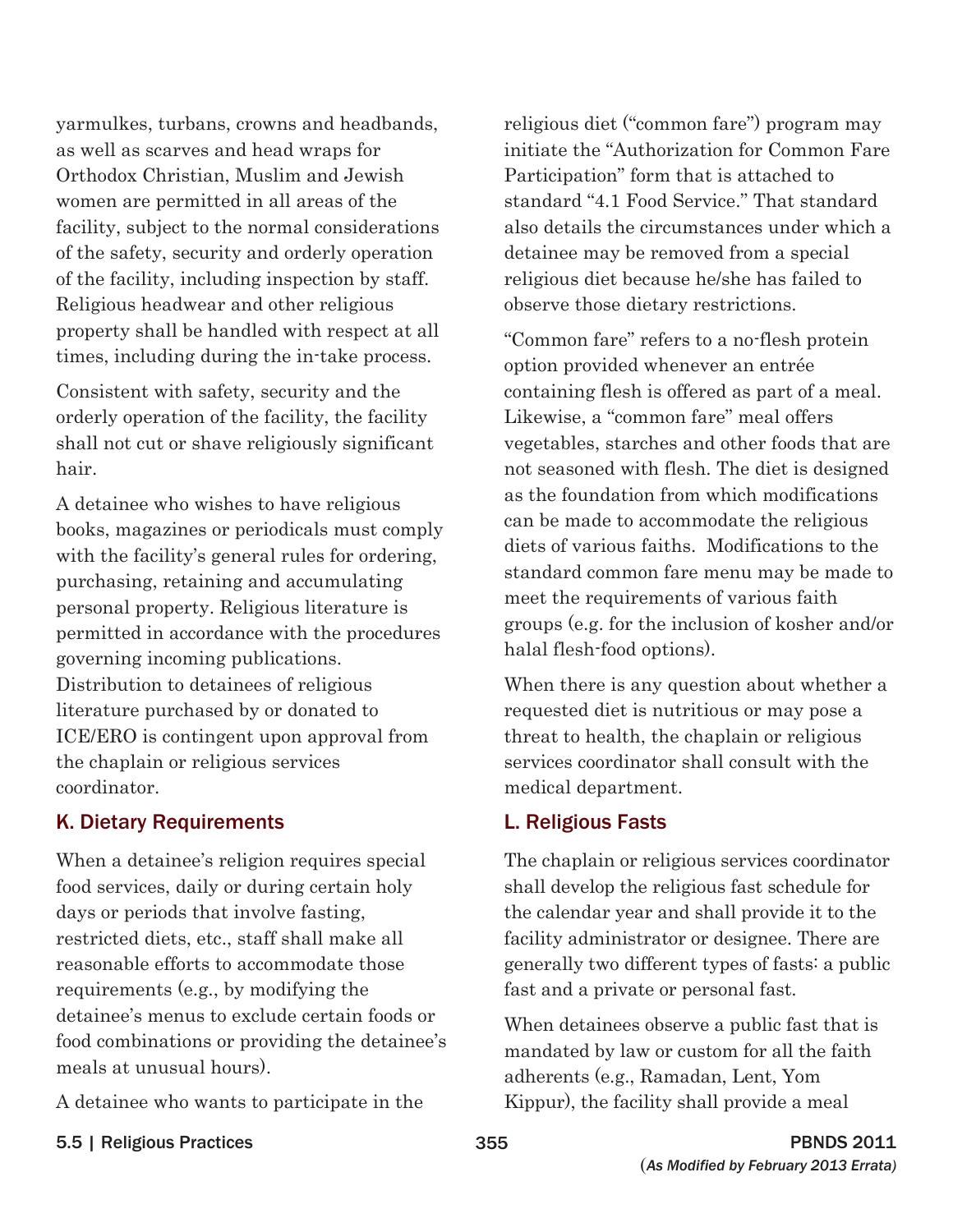nutritionally equivalent to the meal(s) missed. Public fasts usually begin and end at specific times.

When a detainee fasts for personal religious reasons, no special accommodations need to be made for the meal(s) missed. Requests for meals after a personal fast shall be determined by the facility administrator on a case-by case basis.

#### M. Work Assignments

Detainees who have voluntary work assignments shall not be compelled to work on their religious holy days.

#### N. Religious Use of Wine

Religious use of wine by clergy members is generally permitted when mandated by the particular faith and pursuant to strict controls and supervision, to include the following provisions:

- shall be permitted in the facility. 1. Only a small amount of wine for clergy members and that which is necessary to perform religious ceremonies or services
- 2. All wine brought into the facility shall be secured in an appropriate area by staff prior to the religious ceremony or service for which the wine is needed.
- 3. Following the religious ceremony or service, unused portions of wine shall be immediately discarded, stored in a secure area, or removed from the facility.

### O. Death or Serious Illness of Family **Members**

The facility administrator will establish procedures to involve the chaplain or religious services coordinator in notifying detainees of serious illness or death of their family members.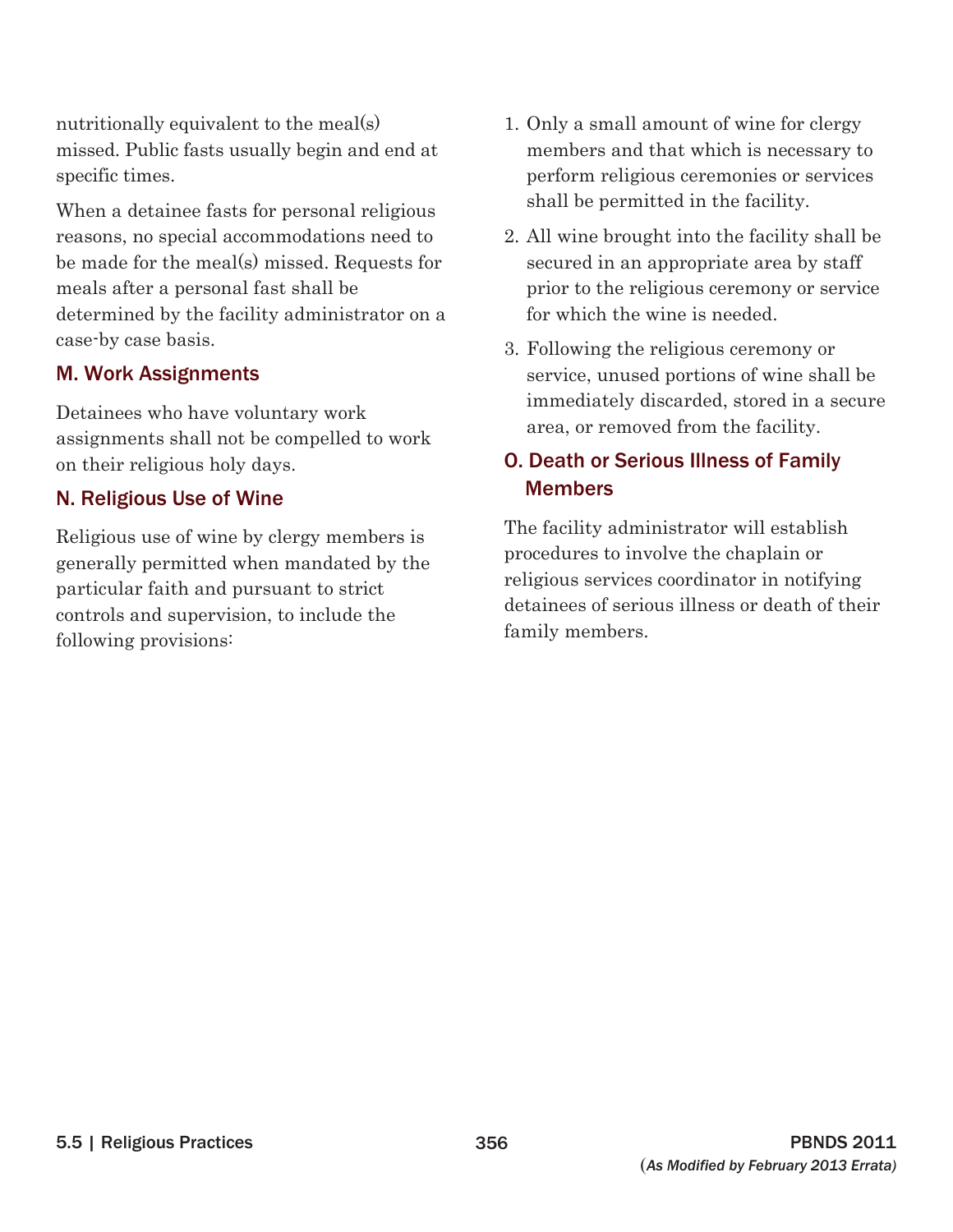# Appendix 5.5.A: Religious Headwear, Garments and Other Religious Property

The following are examples of generally acceptable religious headwear, garments and other religious property/articles of faith. There may be circumstances in which it is not advisable to permit the use of these items in a facility. Nothing in these guidelines is intended to prevent facilities from making individualized decisions based on the need to maintain good order and the safety of detainees and staff. Any denial of accommodation and the reason for it shall be documented and placed in the alien's detention file.

#### A. Religious Headwear

Examples of religious headwear include:

- $\bullet$  yarmulke (Jewish)
- $\bullet$  kufi (Muslim)
- $\bullet$  hijab (Muslim; worn by women)
- $\bullet$  crown (Rastafarian)
- $\bullet$  turban (Sikh)

Facilities may restrict the color, size or other features of religious headwear, as necessary to maintain the safety, security and the orderly operation of the facility. Where facilities restrict the color, size, or other features of religious headwear, and the detainee's personal religious headwear does not conform to the standard, the facility must ensure that detainees are provided conforming religious headwear for free or at a de minimums cost. The chaplain or

religious services coordinator, in consultation with community representatives of the detainee's faith group and other appropriate sources, when necessary, shall ensure that the facility restrictions on color, size, or other features of religious headwear are appropriate and meet the needs of the respective faith traditions.

#### B. Religious Garments

Examples of religious attire and garments include but are not limited to:

- Scarves and headwraps (hijabs) (Jewish, Muslim, Rastafarian, Orthodox Christian; worn by women). These may be black, white or off-white.
- Jumper dresses may be worn by women who wear loose-fitting clothing for the sake of modesty as consistent with their religious beliefs.
- x Kachhehra (soldier's shorts) (Sikh men)
- Prayer shawls and robes
- Kurda or ribbon shirts during ceremonial use

### C. Religious Property and Articles of Faith

Examples of religious property and articles of faith include but are not limited to:

 $\bullet$  Holy books: Examples include but are not limited to: the Bible (Christian); the Koran (Muslim); and the Torah (Jewish). Holy books are permitted in accordance with the facility's general rules relating to retention of personal property and incoming publications, such as types of binding permitted.

#### 5.5 | Religious Practices 357 PBNDS 2011